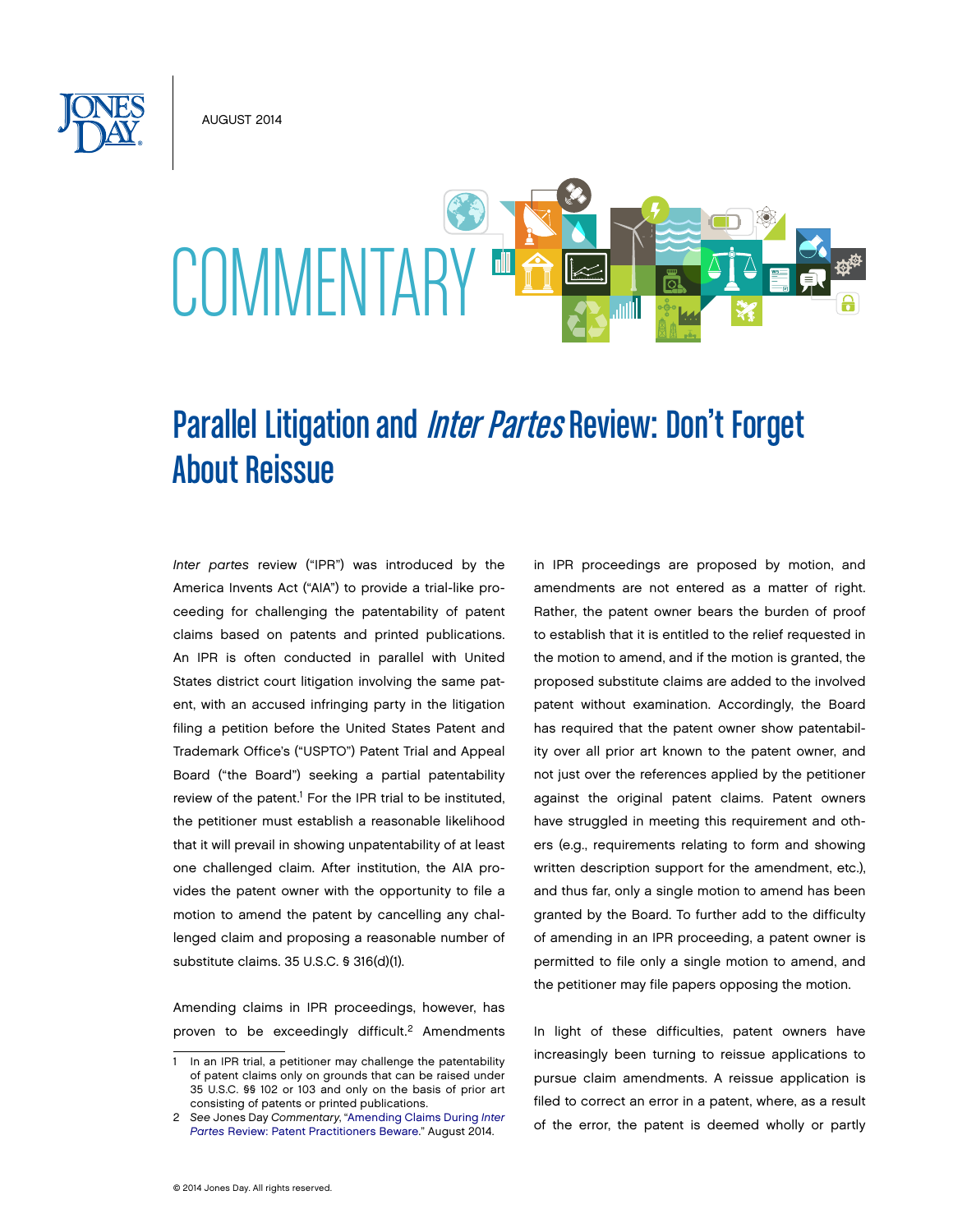inoperative or invalid. Reissue applications can be used to correct errors such as a failure to perfect priority claims, defects in the specification or drawings, and claiming more or less than the patent owner had a right to claim in the patent. 35 U.S.C. § 251. Further, the Court of Appeals for the Federal Circuit has held that "adding dependent claims as a hedge against possible invalidity of original claims is a proper reason for asking that a reissue be granted." *In re Tanaka*, 640 F.3d 1246, 1249 (Fed. Cir. 2011). Reissue applications thus offer patent owners the possibility of obtaining completely remodeled claim sets having claims that are broader or narrower than the claims of the original patent.<sup>3</sup>

Reissue requires surrender of the original patent but only on the date of issuance of the reissue patent. Thus, an IPR trial challenging a patent may proceed concurrently with a reissue application involving the same patent, and patent owners have been leveraging the use of such concurrent proceedings in a number of strategic ways, as described below. The use of reissue proceedings for pursuing claim amendments may reflect some patent owners' belief that it is easier to amend in reissue proceedings versus IPR proceedings. This *Commentary* details strategies used by patent owners in filing reissue applications for patents challenged in IPR trials and provides additional considerations for patent owners filing such applications. The *Commentary* further details actions that an IPR petitioner may take when faced with copending IPR and reissue proceedings.

# Strategic Use of Reissue Applications by Patent Owners

Patent owners' increasing use of reissue applications in conjunction with IPR proceedings may have roots in an oft-cited Board decision. In a decision on a motion to amend the claims in the *Idle Free Systems, Inc. v. Bergstrom, Inc*. IPR trial, the Board detailed requirements that a patent owner must meet to have a motion to amend entered in an IPR trial. Case No. IPR2012-00027, Paper 26 at 3-10. The Board further explained some of the limitations on amendments imposed in IPR proceedings and suggested the use of reissue proceedings as an alternative avenue for pursuing claim amendments:

[A] challenged claim can be replaced by only one claim, and a motion to amend should, for each proposed substitute claim, specifically identify the challenged claim which it is intended to replace…. A patent owner may not seek to broaden a challenged claim in any respect, in the name of responding to an alleged ground of unpatentability. A proper substitute claim under 37 C.F.R. § 42.121(a)(2)(i) must only narrow the scope of the challenged claim it replaces.

. . .

A desire to obtain a new set of claims having a hierarchy of different scope typically would not constitute a sufficient special circumstance. An *inter partes* review is more adjudicatory than examinational, in nature. If a patent owner desires a complete remodeling of its claim structure according to a different strategy, it may do so in another type of proceeding before the Office. For instance, a patent owner may file a request for ex parte reexamination, relying on the Board's conclusion of a petitioner's having shown reasonable likelihood of success on certain alleged grounds of unpatenatability as raising a substantial new question of unpatentability. In appropriate circumstance, it may also seek to file a reissue application.

*Id*. at 5–6. Following the Board's guidance in *Idle Free*, patent owners have filed reissue applications to pursue claim amendments. Some of the particular strategies employed by patent owners thus far are described below.

Concede Unpatentability of Claims in IPR and File Reissue Application with Narrower Claims. In a number of IPR trials, a patent owner has conceded that the challenged claims are unpatentable and filed a reissue application with claims that are narrower than the challenged claims. For example, patent owner ContentGuard Holdings, Inc. employed this strategy in Case No. IPR2013-00136. On February 12, 2013, petitioner ZTE Corporation filed a petition for *inter partes* review of U.S. Patent No. 7,359,884, assigned to ContentGuard Holdings, Inc. An *inter partes* review trial was instituted on July 16, 2013, and on October 23, 2013, ContentGuard filed a motion to amend claims. Then, in a telephone conference held on November 4, 2013, ContentGuard conceded the unpatentability of the claims being challenged in the IPR trial, and on November 6, 2013, ContentGuard withdrew its motion to amend claims.

<sup>3</sup> Reissue applications including claims that are broader than those of the original patent must be filed within two years of the grant of the original patent.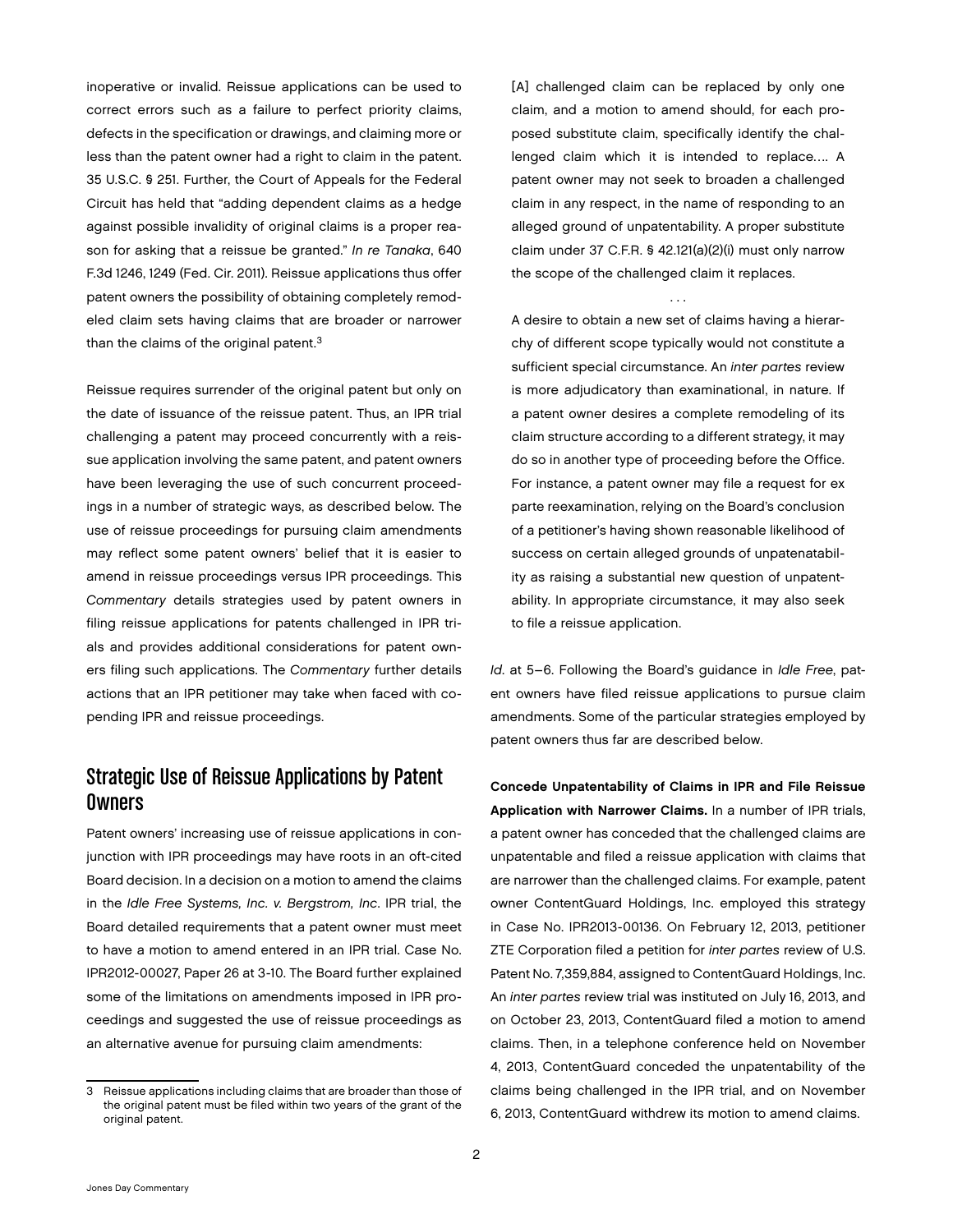A week later, ContentGuard filed a narrowing reissue application at the USPTO. See U.S. Appl. No. 14/080,321. In providing the required description of the error in the original patent, a reissue application declaration filed by ContentGuard stated that "Applicants seek to clarify subject matter recited in previously issued claim 1 by [reciting additional limitations] in new claim 71." The claims pursued in the reissue application included subject matter similar to that recited in the motion to amend filed in the IPR trial.

The next day, ContentGuard filed a Request for Adverse Judgment in the IPR trial under 37 C.F.R. 42.73(b), asking the Board to cancel the claims at issue and enter adverse judgment. The Board issued a Final Written Decision on November 19, 2013, granting the Request and cancelling the claims at issue. ContentGuard then cited the file history of the IPR trial in the reissue application, and prosecution of the reissue application continued despite the Board's cancellation of numerous claims of the original patent.

Other patent owners have similarly employed the strategy of conceding claims' unpatentability in the IPR trial and filing a narrowing reissue application. *See*, e.g., U.S. Appl. No. 14/301,922, reissue application for patent involved in merged Case Nos. IPR2013-00213 and IPR2013-00236. Notably, in all cases in which a patent owner has conceded unpatentability of claims and filed a reissue application, the patent owner has filed the reissue application prior to a final written decision by the Board. This practice may be advisable particularly in situations where the patent owner concedes unpatentability of all claims of the patent, as the USPTO may hesitate in initiating proceedings to reissue a patent having no valid claims.

The use of narrowing reissue applications may reflect some patent owners' belief that it is easier to amend claims in a reissue application than in an IPR trial. Given the difficulties patent owners have faced in amending claims before the Board, this belief appears reasonable. In contrast to IPR proceedings—where a patent owner can file only a single motion to amend and has the burden of showing patentability of the amended claims over all prior art known to the patent owner—in reissue applications, an applicant has an absolute right to amend prior to receiving a final office action. After amending, an examiner has the burden of showing that the amended claim is unpatentable. Applicants in reissue

applications are free to use requests for continued examination and extensions of time as in original prosecution, and examination is performed by the regular USPTO examination corps with special dispatch. Additionally, examination of reissue applications is an *ex parte* proceeding involving only the patent owner and the USPTO.

These characteristics of reissue applications are in contrast to those of IPR proceedings described above and may appear to provide an easier path to obtaining amended claims. Patent owners should also consider, however, the possible effect of the AIA's patent owner estoppel provisions. The patent owner estoppel provisions apply in situations where the Board finds claims to be unpatentable and prevent the patent owner from taking action inconsistent with the Board's holding. As described below, when applicable, the estoppel provisions may make it significantly more difficult to obtain a reissue patent.

#### Pursue Broader Claims and Revitalize a Dead Patent Family.

In a number of IPR trials, a patent owner has filed a reissue application pursuing claims that are broader than the claims of the original patent being challenged in the IPR trial. For example, patent owner Accuplace employed this strategy in Case No. IPR2013-00196. On March 19, 2013, petitioner Primera Technology, Inc. filed a petition for *inter partes* review of U.S. Patent No. 8,013,884 ("the '884 patent"), assigned to Accuplace. The '884 patent included 20 claims, and the petitioner challenged each of the 20 claims in the petition. An *inter partes* review trial was instituted on August 5, 2013. The patent owner did not file a motion to amend claims in the trial.

On September 6, 2013—exactly two years after the issue date of the patent being challenged—Accuplace filed a broadening reissue application at the USPTO. See U.S. Appl. No. 14/020,322. The reissue application included claims 1–20 of the '884 patent in their original form, without amendments, and added a new independent claim 21 that was broader than any of claims 1–20. In providing the required description of the error in the original patent, a reissue application declaration filed by Accuplace stated, "Through error without any deceptive intent, the patentees and assignee claimed less than they had the right to claim in issued patent 8,013,884. For example, subject matter disclosed in the originally filed application was claimed too narrowly. This broadening reissue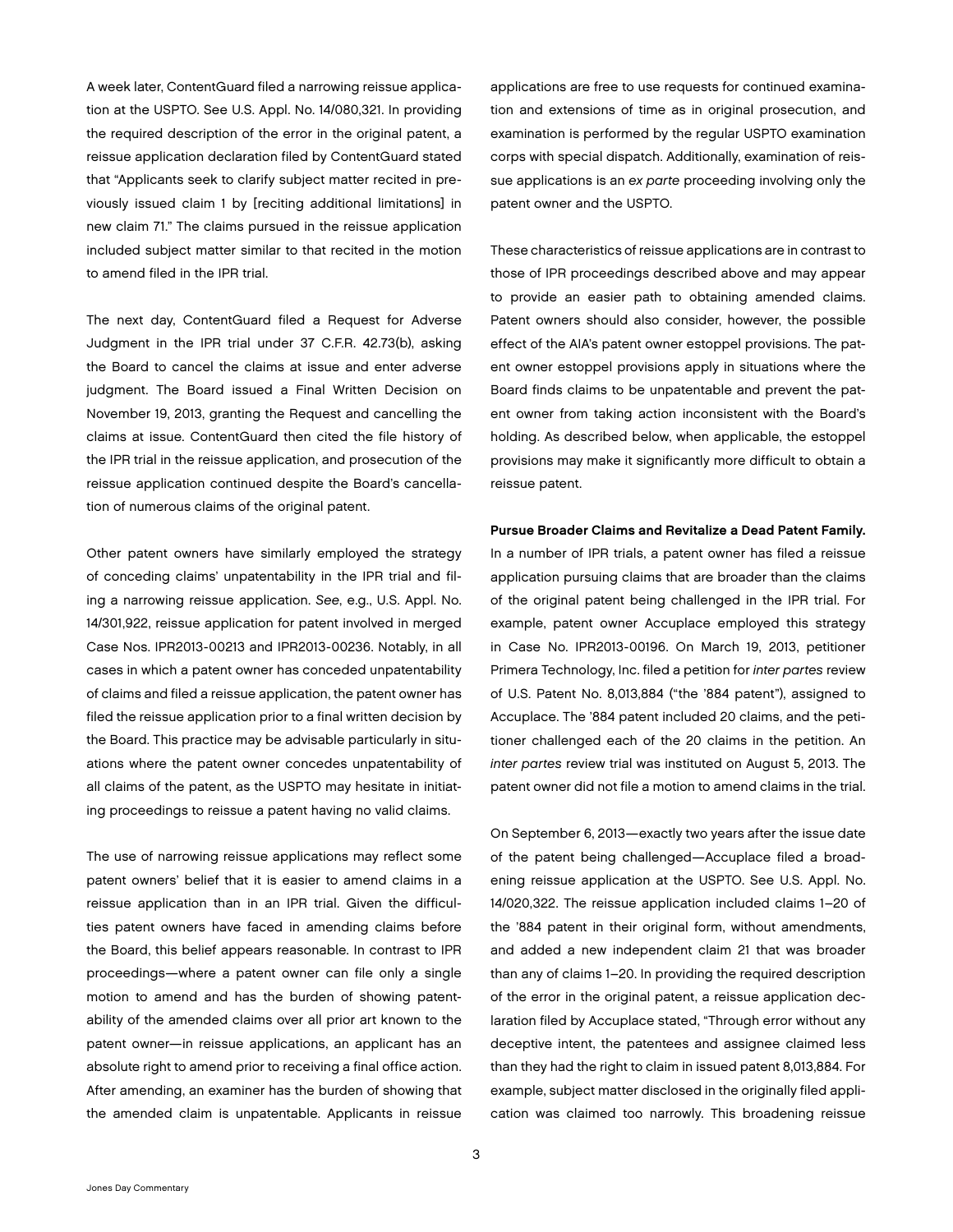application is being submitted to pursue new device claims of broader scope than presently issued device claim 11…."

On July 17, 2014, the Board issued a Final Written Decision, holding all claims (1–20) of the '884 patent unpatentable. In the Final Written Decision, the Board noted in a footnote that "Patent Owner filed Application 14/020,322 for reissue of the '884 patent, seeking to add an additional claim 21 to the patent. The reissue application is pending." Case No. IPR2013-00196, Paper 50 at 3. Prosecution of the reissue application continued despite cancellation of all claims of the original patent.

Broadening of claims is not permitted in an IPR proceeding. Under 37 C.F.R. § 42.121(a)(2), a motion to amend may be denied where "[t]he amendment seeks to enlarge the scope of the claims of the patent or introduce new subject matter." Broadening of claims is also not permitted in *ex parte* reexaminations under 37 C.F.R. § 1.552(b). Thus, for a patent owner wishing to pursue claims broader than those of an original patent, a reissue application may present the only means of doing so. Broadening reissue applications must be filed within two years of the grant of the original patent for which the reissue is sought, and a reissue patent will not be granted to "recapture" subject matter that was surrendered during prosecution of the original patent.

Patent owners may file broadening reissue applications for a number of different reasons. In a scenario similar to that of Case No. IPR2013-00196 described above, when faced with a possibility of claims being held invalid in the IPR trial, a patent owner may file a broadening reissue application to claim subject matter not previously claimed in the original patent (e.g., different embodiments of an invention, different inventive concepts, etc.). For example, the patent owner may determine that the amount of narrowing required to overcome the prior art in the IPR would result in claims that are of little or no value, and as a result, the patent owner may wish to pursue nonclaimed subject matter that is wholly different from that claimed in the original patent. The patent owner could pursue claims directed to such different subject matter in a broadening reissue application. Notably, the use of the broadening reissue application allows the patent owner to pursue nonclaimed subject matter despite the fact that the patent family no longer has any pending applications.

Filing a broadening reissue application within the two-year time limit may be used for other strategic reasons. Following the filing of a first broadening reissue application, continuing reissue applications based on the first broadening reissue application may be filed at dates more than two years from the original patent grant and still be used in pursuing claims broader than the original claims. The Federal Circuit held in *In re Staats* that broadened claims of a continuing reissue application need not be related to broadened claims of the parent reissue application that was filed within the two-year limit. 671 F.3d 1350, 1355 (Fed. Cir. 2012). The use of broadening reissue applications and continuing reissue applications may be a powerful tool for patent owners, as they may allow patent owners to revitalize a dead patent family and pursue claims with early priority dates that read on competitors' products that are currently in the marketplace.

Pursue Claims of Different Scope in IPR and Reissue Application Proceedings. In at least one IPR trial, a patent owner has filed a reissue application pursuing claims of different scope than both the original claims of the patent and the substitute claims proposed in an IPR motion to amend. Patent owner Husky Injection Molding Systems Ltd. employed this strategy in Case No. IPR2013-00169. On February 27, 2013, petitioner Athena Automation Ltd. filed a petition for *inter partes* review of U.S. Patent No. 5,624,695 ("the '695 patent"), assigned to Husky. The '695 patent included 17 claims, and the petitioner challenged each of the 17 claims in the petition. An *inter partes* review trial was instituted on July 30, 2013, and on October 30, 2013, the patent owner filed a motion to amend claims. The motion to amend was contingent on the Board first finding the original claims of the patent to be unpatentable.

On April 16, 2014, Husky filed a narrowing reissue application at the USPTO. The reissue application included amendments to certain of claims 1–17 and added new claims 18–20. Notably, the claim amendments pursued in the reissue application were different from those proposed in the IPR proceeding.

On July 23, 2014, the Board issued a final written decision cancelling all claims of the '695 patent and denying the patent owner's motion to amend claims. Prosecution in the reissue application continued despite the Board's cancellation of all claims of the original patent.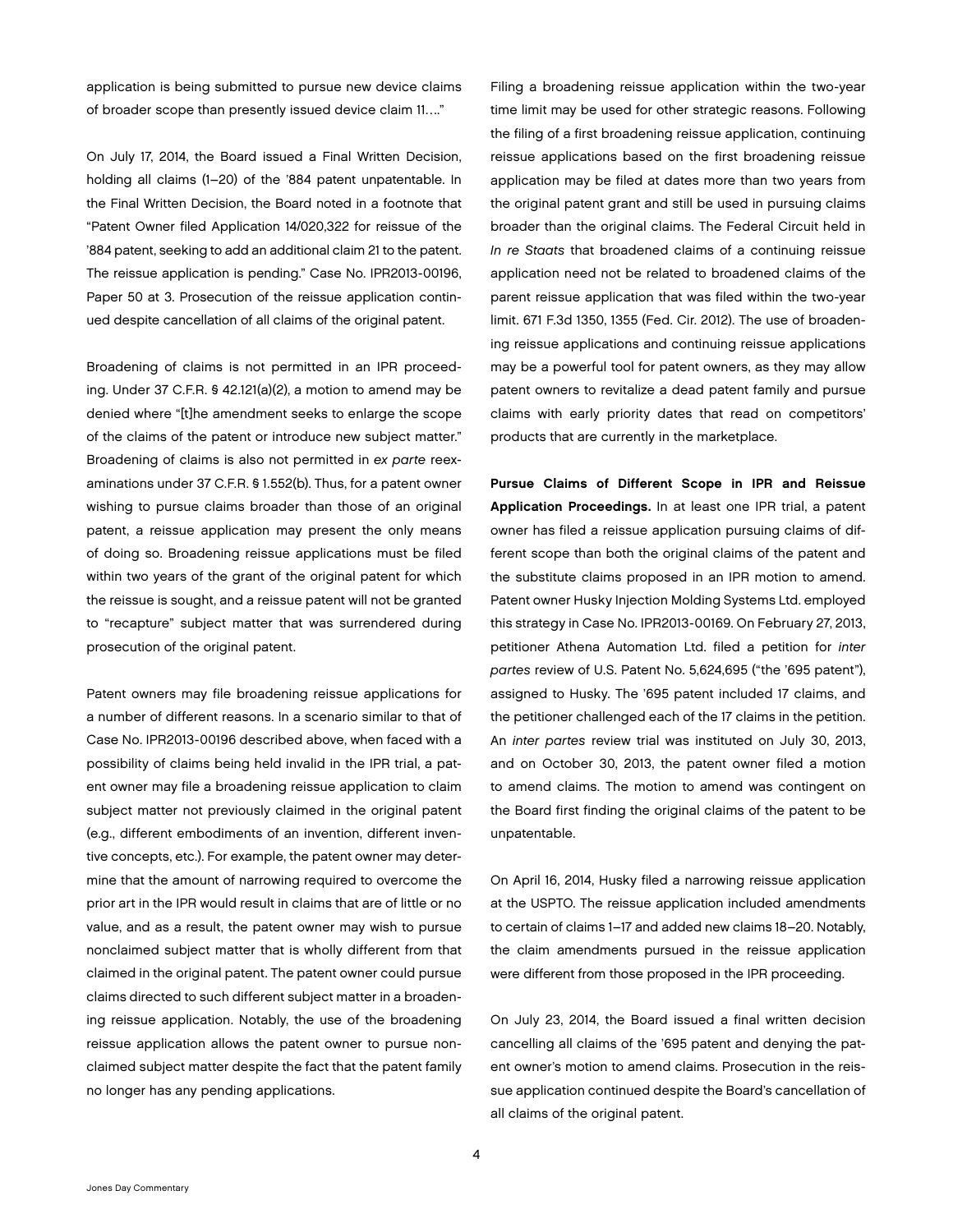In this case, the filing of the narrowing reissue application during the IPR proceeding provided the patent owner with three potential avenues for obtaining patentable claims: (i) during the IPR proceeding, the patent owner maintained that claims of the original patent were patentable without amendment, (ii) the patent owner filed the motion to amend claims that was contingent on the Board finding the original claims to be unpatentable, and (iii) the patent owner filed the narrowing reissue application including claim amendments different from those proposed in the IPR trial. If any of the claims (original or amended) were held to be patentable in the IPR, the patent owner could have abandoned the reissue application. With the Board's holding in the Final Written Decision cancelling all claims and denying the motion to amend, the patent owner may now continue prosecution of the reissue application. This "kitchen sink" approach may be employed by patent owners seeking to maximize their chances of finding patentable subject matter.

# Patent Owner Considerations

As described above, a number of patent owners have determined that it may be worthwhile to file a reissue application for a patent challenged in an IPR trial. But patent owners should not make this decision lightly. Any reissue application involves some risk. For example, even if the patent owner is seeking only to obtain claims that are broader or narrower than the original claims, the reissue process may expose other errors in the patent (e.g., errors relating to written description, enablement, subject matter eligibility, etc.). Also, reissue reopens prosecution of all claims, and the examiner may reject the claims on new grounds or grounds that were previously overcome during original prosecution. Reissue proceedings thus present the possibility of an undesirable prosecution history. In addition to these risks, patent owners should consider the effect that patent owner estoppel could have in a reissue application and also consider if intervening rights are at issue.

Patent Owner Estoppel. The Board has held claims to be unpatentable in a number of patents that are also involved in reissue proceedings. This holding of unpatentability triggers the patent owner estoppel provisions of 37 C.F.R. § 42.73(d) (3)(i). Under these provisions, if a patent owner's claims are found unpatentable in an IPR trial, the patent owner thereafter

cannot obtain in any patent a claim that is not patentably distinct from a claim that is finally refused or canceled in the IPR. The implications of patent owner estoppel could be significant in a co-pending reissue proceeding and may present a substantial hurdle in getting a reissue patent granted.

The effect of the AIA's patent owner estoppel provisions have not yet been seen in practice. In the context of original prosecution, a claim is rejected under the doctrine of nonstatutory obviousness-type double patenting when the claim is "not patentably distinct" from a reference claim, where "not patentably distinct" means that the claim is either anticipated by, or would have been obvious over, the reference claim. It is not clear if this same standard will be applied in interpreting the AIA's patent owner estoppel provisions. Thus, patent owners should monitor currently pending reissue applications to determine how the estoppel provisions are being applied and what effect the provisions are having in the prosecution of the reissue applications. Until such information is known, a cautious patent owner should consider attempting to narrow claims within the context of the IPR trial to avoid such estoppel.

Intervening Rights. For reissue proceedings, intervening rights arise under 35 U.S.C. § 252. Under the doctrine of intervening rights, if claims of an original patent are substantively amended during a reissue proceeding, the liability of an alleged infringer may be limited to the date the amended claims of the reissue patent issue and not the issue date of the original patent. Thus, if substantive changes are made to the original claims, the patent owner may be entitled to infringement damages only for the period of time following issuance of the reissue claims. Patent owners contemplating reissue proceedings should consider if intervening rights are at issue, and if so, closely review the scope of the claim amendments to be made in the reissue proceeding. Patent owners should further be aware that under 35 U.S.C. § 318(c), IPR also gives rise to intervening rights.

## Petitioner Considerations

Although prosecution of a reissue application is an *ex parte* procedure, a petitioner in a co-pending IPR trial need not sit by idly. Specifically, as described below, the petitioner should consider filing a motion to stay the reissue proceeding pending completion of the IPR trial. The petitioner should also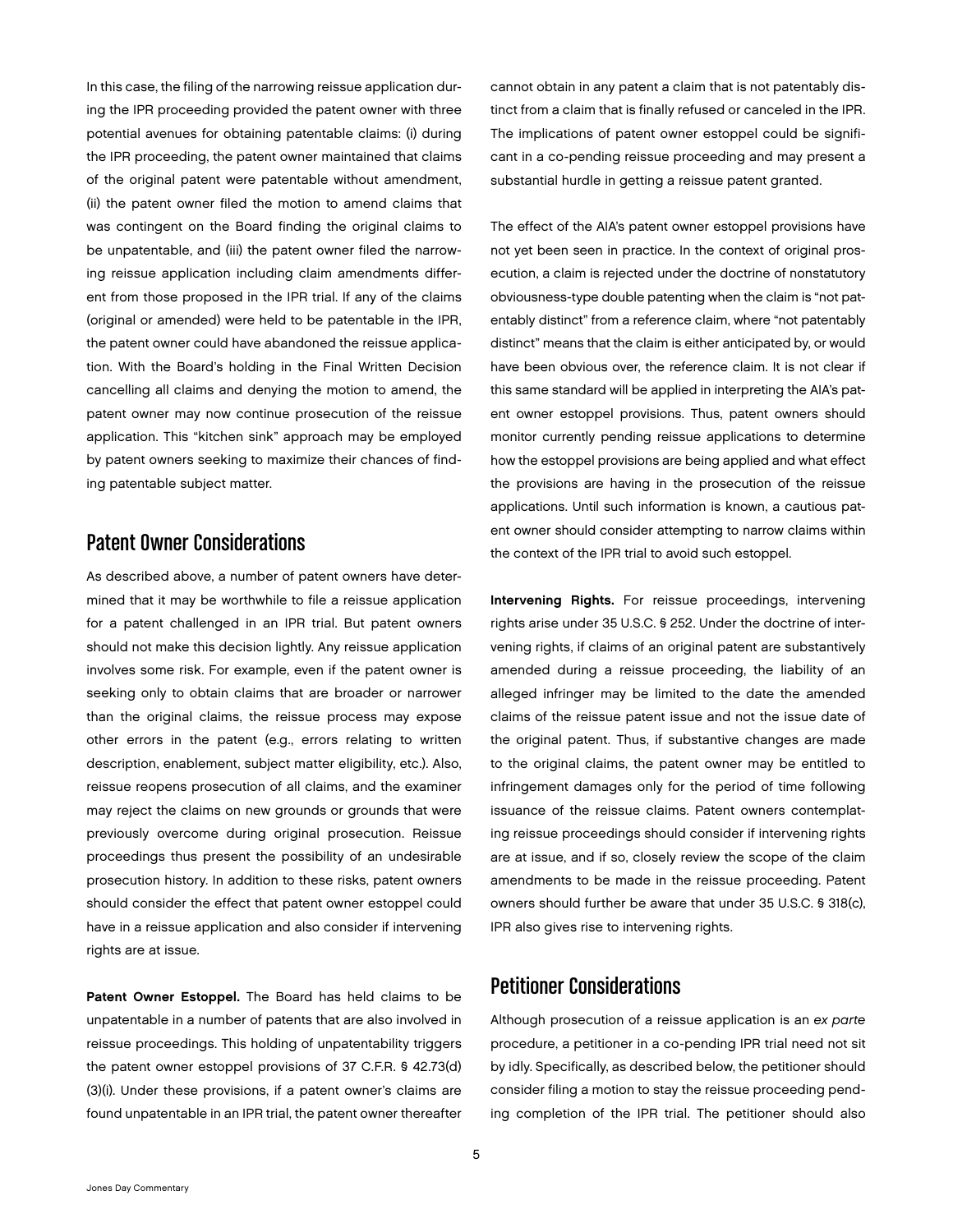consider filing a protest in the reissue application. If a reissue patent issues, the petitioner should consider filing post grant review ("PGR") and IPR challenges to the reissue patent.

Stays. In situations where an IPR trial and a reissue application are co-pending, the petitioner in the IPR trial should consider filing a motion with the Board to stay examination of the reissue application pending completion of the IPR. Filing such a motion may be worthwhile for several reasons. First, if the IPR trial ends with a holding of unpatentability of one or more claims, the staying of the reissue proceeding ensures that the patent owner estoppel provisions of 37 C.F.R. § 42.73(d) (3)(i) apply in the reissue proceeding. Second, a stay of the reissue proceeding necessarily decreases the patent term of the resulting reissue patent.

Under 35 U.S.C. § 315(d), the Board has the authority to regulate multiple USPTO proceedings involving the same patent. Specifically, under § 315(d), the Board "may determine the manner in which the inter partes review or other proceeding may proceed, including providing for stay, transfer, consolidation, or termination of any such matter or proceeding." Under this section, the Board has the authority to stay a reissue proceeding until the completion of an IPR trial and has done so in a number of instances.

For example, in Case No. IPR2013-00217, petitioner Hewlett-Packard Company filed a petition for *inter partes* review of U.S. Patent No. 7,162,549 ("the '549 patent"), assigned to patent owner MCM Portfolio LLC, on March 27, 2013. At the time of the petition's filing, a reissue application for the '549 patent had been pending for more than four years, and a significant amount of prosecution had occurred in the reissue application. *See* U.S. Appl. No. 12/351,691.

Despite the advanced stage of the reissue application, on May 10, 2013, the Board issued an Order Staying Concurrent Examination of Reissue Application under 37 C.F.R. § 42.122(a). The Board explained that because the patentability of certain claims was at issue in both proceedings, conducting examination of the reissue application concurrently with the IPR proceeding would duplicate efforts within the USPTO and could potentially result in inconsistencies between the proceedings. The Board further stated that the patent owner could amend the claims in the reissue application and

change the scope of the challenged claims while the Board is conducting its review. Additionally, the Board noted that by statute, the IPR trial should be completed no later than one year from institution, and that any Board decision in the IPR trial may simplify issues in the reissue application. Based on this rationale, the Board ordered that examination of the reissue application be stayed until the termination or completion of the IPR trial. The stay in this case will likely be lifted upon issuance of the Board's Final Written Decision, consistent with the Board's Order and with past Board action. *See*, e.g., Case No. IPR2013-00122, Final Written Decision at 2, lifting stay of co-pending *ex parte* reexamination proceeding.

This decision and others show that the Board will generally exercise its discretion to stay a concurrent reissue application if it is possible that the proceedings could result in duplicative efforts, inconsistencies, and different claim scope for claims at issue in both proceedings. More generally, the Board may stay a concurrent reissue application if it is possible that a reissue patent could issue before the Board's final written decision. As the Board is well-aware, on the date of issuance of a reissue patent, the original patent is surrendered. Thus, if a reissue patent issues while an IPR trial of the original patent is pending, the IPR trial would become moot because the original patent no longer exists. Stays may be granted less often in situations where it is clear that the IPR proceeding will be completed prior to issuance of a reissue patent.

Protests. Examination of a reissue application is an *ex parte* procedure. However, a petitioner in a co-pending IPR trial may be able to affect a reissue proceeding by submitting art and arguments for consideration by the examiner. The mechanism for accomplishing this is a third-party protest under 37 C.F.R. § 1.291.

A protest may be filed by any member of the public against a pending reissue application. The protest may include any information that, in the protestor's opinion, would make the grant of a patent improper. Although prior art documents, such as patents and publications, are most often the types of information relied on in protests, protests may also be based on any facts or information adverse to patentability (e.g., information that the invention was in public use or on sale, information relating to inventorship, litigation-related materials such as complaints, answers, depositions, answers to interrogatories, exhibits, etc.).